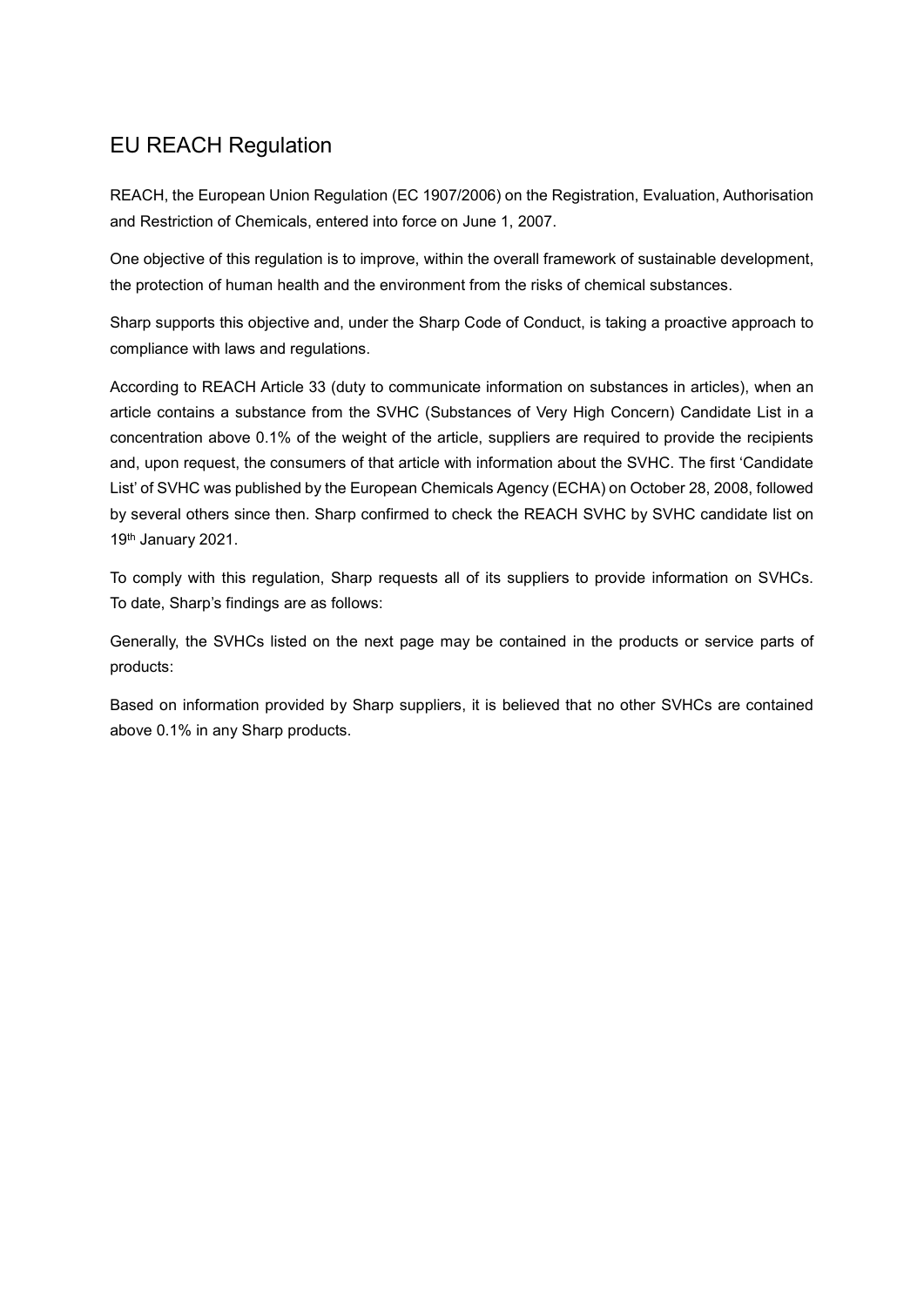| No.          | Substance name | CAS No.   | Product                            | Article                                      |
|--------------|----------------|-----------|------------------------------------|----------------------------------------------|
|              |                |           |                                    | Transistors                                  |
|              |                |           |                                    | Diodes                                       |
|              |                |           |                                    | Zener diodes                                 |
|              |                |           |                                    | IC<br>Pulleys                                |
|              |                |           |                                    | Fans                                         |
|              |                |           |                                    | Tightening parts                             |
|              |                |           |                                    | Shaft<br>Rollers                             |
|              |                |           |                                    | Thyristors                                   |
|              |                |           |                                    | Motors                                       |
|              |                |           |                                    | Machine screws                               |
|              |                |           |                                    | Power supplies units<br>Lenses               |
|              |                |           |                                    | Fuses                                        |
|              |                |           |                                    | Power supply copper wire                     |
|              |                |           | Multifunctional printer            | Spacers                                      |
|              |                |           |                                    | Pipe fittings<br>Power supply solder         |
|              |                |           |                                    | Plungers                                     |
|              |                |           |                                    | Frames                                       |
|              |                |           |                                    | Power cord wiring<br><b>TCO</b> sensor steel |
|              |                |           |                                    | Crystal resonators                           |
|              |                |           |                                    | Knobs                                        |
|              |                |           |                                    | Display solder                               |
|              |                |           |                                    | Guides assy<br>TCO sensor aluminum           |
|              |                |           |                                    | Plate assy                                   |
|              |                |           |                                    | Harness                                      |
|              |                |           |                                    | Photo sensors, light emitting diodes         |
|              |                |           |                                    | Crystal osillators<br>Tapes                  |
|              |                |           |                                    | Diodes                                       |
|              |                |           |                                    | Resistors                                    |
|              |                |           |                                    | Transistors<br><b>PCBA</b>                   |
|              |                |           |                                    | Shaft                                        |
|              |                |           |                                    | Zener diodes                                 |
|              |                |           |                                    | Assembled unit                               |
|              |                |           | Information display                | AC cord<br>Fuses                             |
|              |                |           |                                    | Power cord                                   |
|              |                |           |                                    | Power board                                  |
|              |                |           |                                    | FIT WI FI antenna                            |
|              |                |           |                                    | AC core<br>Fans                              |
|              |                |           |                                    | Panel                                        |
|              |                |           |                                    | Crystal resonators                           |
|              |                |           |                                    | IC<br>LCD module                             |
|              |                |           |                                    | Touch control board                          |
|              | Lead $(1)$     |           | Multifunctional printer option     | Transistors                                  |
|              |                |           |                                    | Zener diodes                                 |
| $\mathbf{1}$ |                | 7439-92-1 |                                    | Diodes<br>Shaft                              |
|              |                |           |                                    | IC                                           |
|              |                |           |                                    | Assembled unit                               |
|              |                |           |                                    | Rollers<br>Connector                         |
|              |                |           | Interactive whiteboard             | Fuses                                        |
|              |                |           |                                    | Zener diodes                                 |
|              |                |           |                                    | Shaft<br>AC cord                             |
|              |                |           |                                    | Assembled unit                               |
|              |                |           |                                    | Diodes                                       |
|              |                |           | Electonic cash register            | Diodes<br>Zener diodes                       |
|              |                |           |                                    | IC                                           |
|              |                |           |                                    | <b>Transistors</b>                           |
|              |                |           | Multifunctional printer consumable | Adaptors<br><b>Rollers</b>                   |
|              |                |           | Electonic cash register option     | Assembled unit                               |
|              |                |           | Information display option         | Assembled unit                               |
|              |                |           |                                    | Diodes                                       |
|              |                |           | LCD module                         | Transistors<br>IC                            |
|              |                |           | Solid state relay                  | High melting point solder                    |
|              |                |           | Regulator                          | High melting point solder                    |
|              |                |           | Solar module                       | Ribbon<br>Busbar                             |
|              |                |           | Refrigerator                       | Fans                                         |
|              |                |           |                                    | AC cord                                      |
|              |                |           |                                    | $\overline{1}\overline{C}$<br>Diodes         |
|              |                |           |                                    | Thermistors                                  |
|              |                |           |                                    | Solid state relays                           |
|              |                |           |                                    | Transistors<br>IC                            |
|              |                |           | Microwave oven                     | Diodes                                       |
|              |                |           |                                    | Zener diodes                                 |
|              |                |           |                                    | Transistors                                  |
|              |                |           | Air conditioner<br>Calculator      | Valves<br><b>Tightening parts</b>            |
|              |                |           |                                    | IC                                           |
|              |                |           |                                    | <b>Diodes</b>                                |
|              |                |           |                                    | Motor shaft<br>Resistance                    |
|              |                |           |                                    | Capacitor                                    |
|              |                |           |                                    | <b>LED</b>                                   |
|              |                |           |                                    | Rectifier<br>Fuses                           |
|              |                |           |                                    | <b>Diodes</b>                                |
|              |                |           | Air purifier                       | Printed wiring boards                        |
|              |                |           |                                    | $\overline{C}$                               |
|              |                |           |                                    | Diodes<br>Solid state relays                 |
|              |                |           |                                    | Transistors                                  |
|              |                |           |                                    | Temperature Sensor                           |
|              |                |           |                                    | Buzzer                                       |